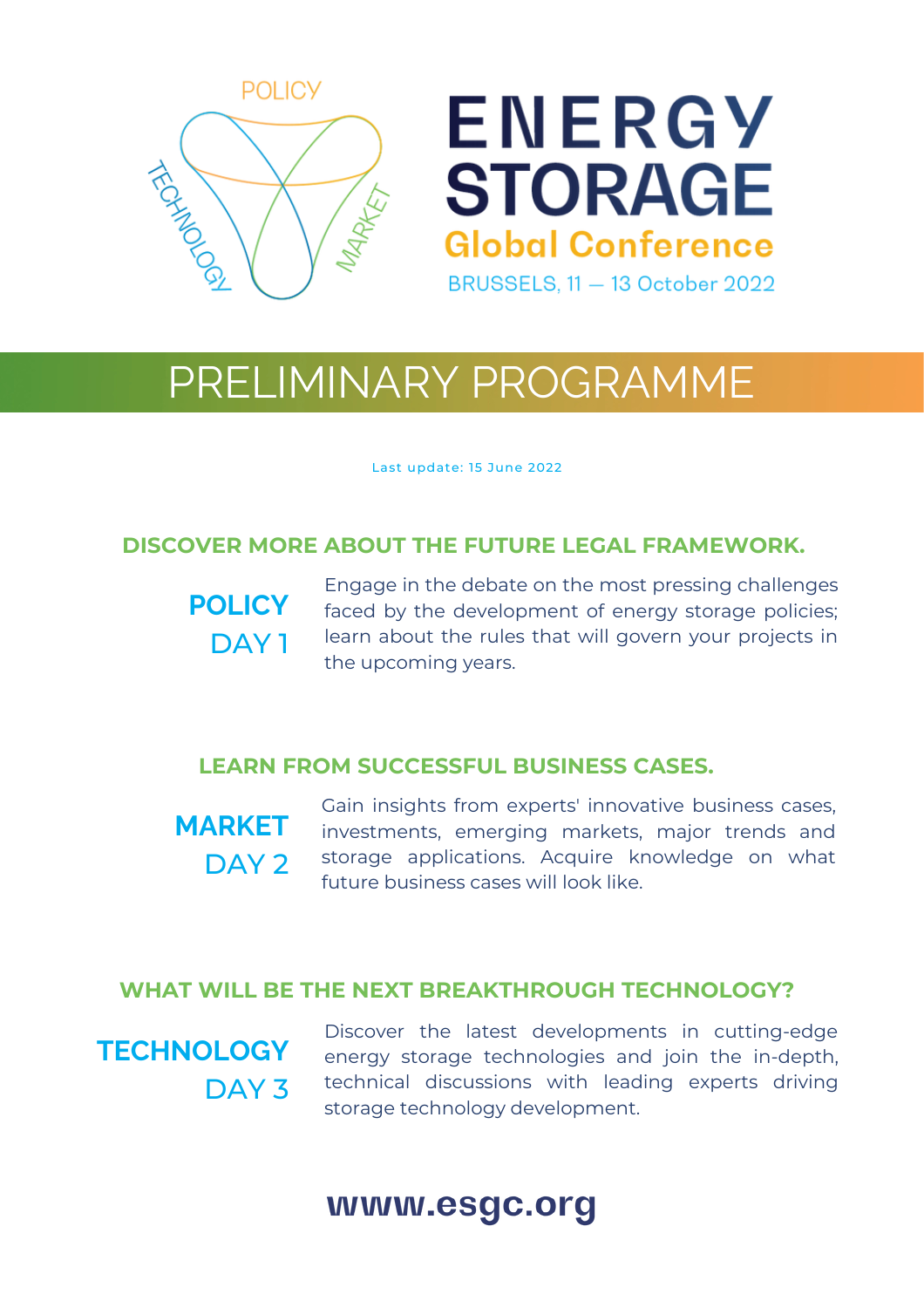



| $8:00 - 9:00$   | <b>REGISTRATION AND WELCOME COFFEE</b>                                            |                                                                            |  |  |
|-----------------|-----------------------------------------------------------------------------------|----------------------------------------------------------------------------|--|--|
| $9:00 - 9:10$   | 1.1 Welcome and Introduction                                                      |                                                                            |  |  |
| $9:10 - 9:30$   | <b>1.2 Opening Speech</b>                                                         |                                                                            |  |  |
| $9:30 - 9:45$   | <b>1.3 Keynote Speech</b>                                                         |                                                                            |  |  |
| $9:45 - 11:00$  | 1.4 Political Support for Energy Storage Uptake                                   |                                                                            |  |  |
| $11:00 - 11:45$ | <b>NETWORKING COFFEE</b>                                                          |                                                                            |  |  |
| $11:45 - 12:45$ | <b>1.5 Energy Market Design</b>                                                   |                                                                            |  |  |
| $12:45 - 14:00$ | <b>NETWORKING LUNCH</b>                                                           |                                                                            |  |  |
| $14:00 - 15:15$ | 1.6 Energy Storage Policy Implementation: EU Member<br><b>State Perspective</b>   |                                                                            |  |  |
| $15:15 - 16:00$ | <b>NETWORKING COFFEE</b>                                                          |                                                                            |  |  |
| $16:00 - 17:15$ | 1.7a Energy Storage,<br><b>Optimised Buildings,</b><br><b>Empowered Consumers</b> | <b>1.7b Decarbonising</b><br><b>Europe's Heating and</b><br><b>Cooling</b> |  |  |
| $17:15 - 17:30$ | 1.8 Day 1 Wrap Up                                                                 |                                                                            |  |  |
| 19:00 - 23:00   | <b>OPENING DINNER*</b>                                                            |                                                                            |  |  |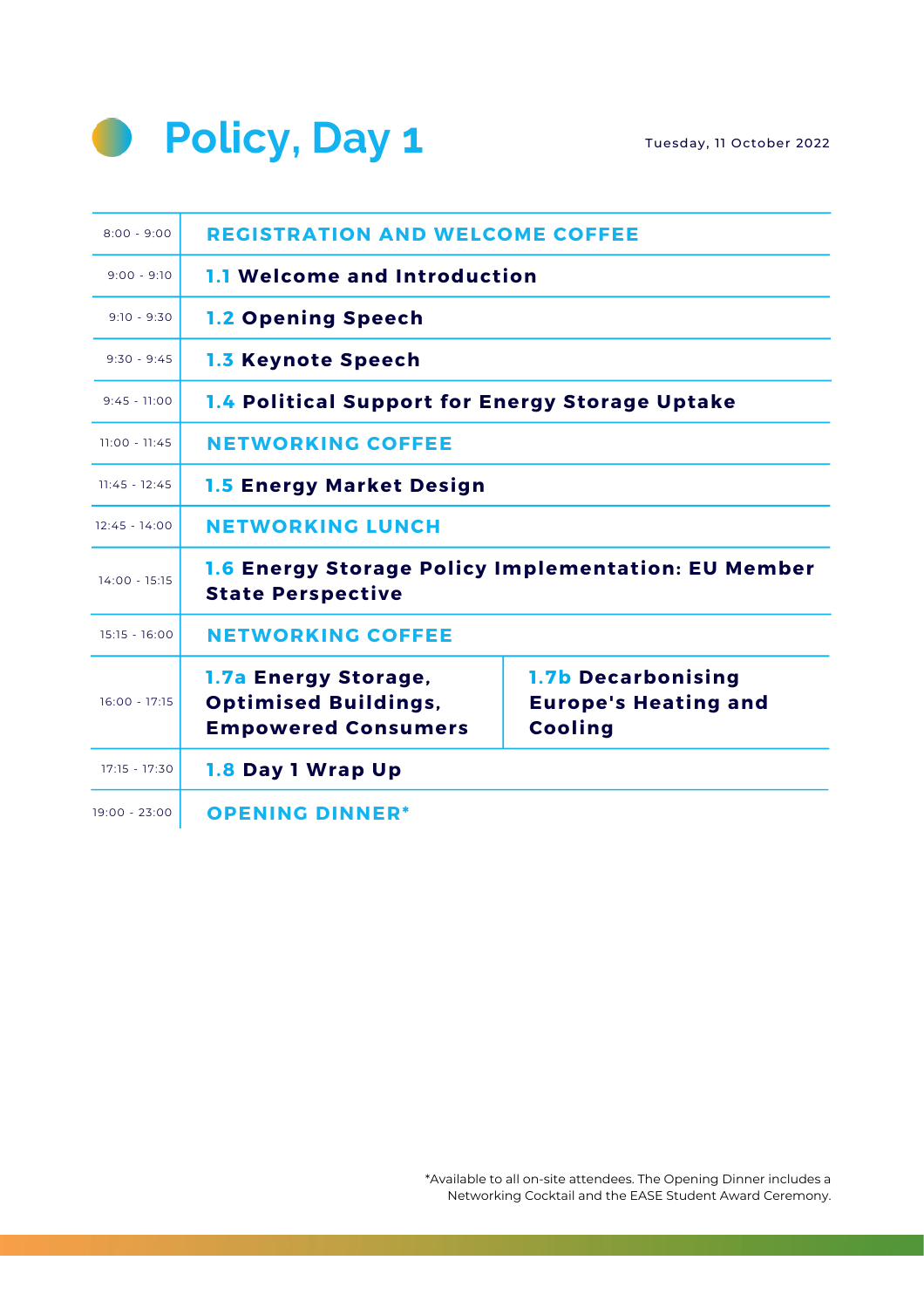

Wednesday, 12 October 2022

| $8:30 - 9:30$   | <b>WELCOME COFFEE</b>                                                                           |                                                                                                   |  |  |  |
|-----------------|-------------------------------------------------------------------------------------------------|---------------------------------------------------------------------------------------------------|--|--|--|
| $9:30 - 9:40$   | <b>2.1 Opening remarks</b>                                                                      |                                                                                                   |  |  |  |
| $9:40 - 10:00$  | 2.2 Keynote Speech                                                                              |                                                                                                   |  |  |  |
| $10:00 - 11:00$ | 2.3 Minimising Curtailment                                                                      |                                                                                                   |  |  |  |
| $11:00 - 11:30$ | <b>NETWORKING COFFEE</b>                                                                        |                                                                                                   |  |  |  |
| $11:30 - 11:45$ | 2.4 Moving Away From Fossil Fuels                                                               |                                                                                                   |  |  |  |
| $11:45 - 12:45$ | 2.5a Challenges and<br><b>Opportunities for</b><br><b>Investors in Mature</b><br><b>Markets</b> | 2.5b Challenges and<br><b>Opportunities for</b><br><b>Investors in Maturing</b><br><b>Markets</b> |  |  |  |
| $12:45 - 14:00$ | <b>NETWORKING LUNCH</b>                                                                         |                                                                                                   |  |  |  |
| $14:00 - 15:15$ | 2.6a How to Earn<br><b>Money on Local Energy</b><br><b>Markets</b>                              | 2.6b Maximising<br><b>Revenue Streams When</b><br><b>Balancing Transmission</b>                   |  |  |  |
| $15:15 - 16:00$ | <b>NETWORKING COFFEE</b>                                                                        |                                                                                                   |  |  |  |
| $16:00 - 17:15$ | 2.7a Synergies between<br><b>Market and Regulated</b><br><b>Entities</b>                        | 2.7b New Contractual<br><b>Strategies for C&amp;I</b>                                             |  |  |  |
| $17:15 - 17:30$ | 2.8 Day 2 Wrap Up                                                                               |                                                                                                   |  |  |  |
| 19:30 - 23:00   | <b>GALA DINNER**</b>                                                                            |                                                                                                   |  |  |  |